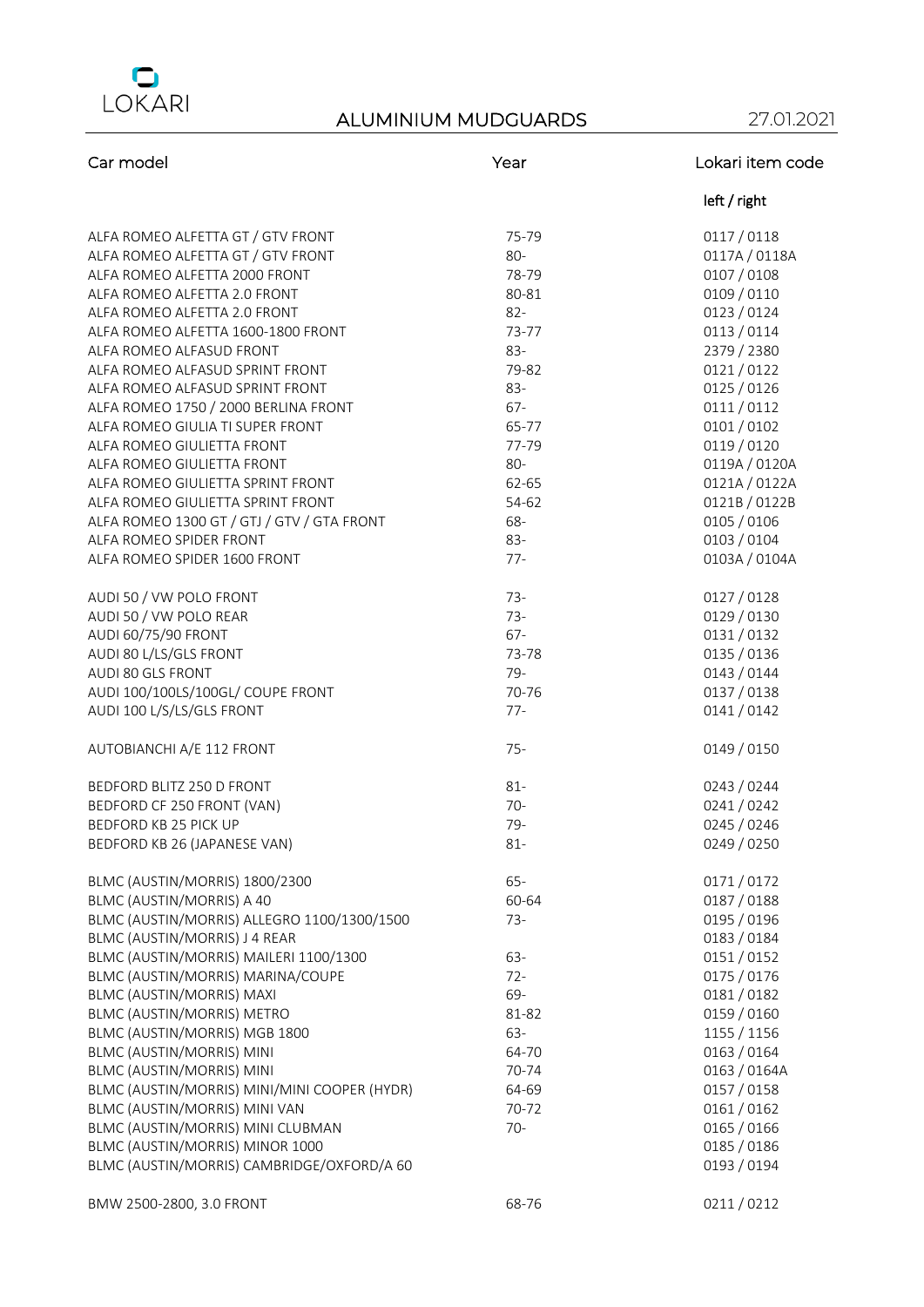

### ALUMINIUM MUDGUARDS 27.01.2021 BMW 3.0 CLS COUPE FRONT 75-77 0233 / 0234 BMW 300-SARJA FRONT 74-79 0229 / 0230 BMW 300-SARJA FRONT BMW 500-SARJA FRONT **12000 12000 12000 12000 12000 12000 12000 12000 12000 12000 12000 12000 12000 12000 12000 1200** BMW 600-SARJA FRONT **1200-SARJA FRONT** 2001 1200-2014 1200-2014 1200-2014 1200-2014 1200-2014 1200-2014 1200-2014 BMW 700 FRONT 61-64 61-64 0239 / 0240 BMW 700-SARJA FRONT **78-** 0237 / 0238 BMW 800 REAR 0235 / 0236 PM 200 REAR BMW 1500 / 1800 / 2000 FRONT 6 0203 / 2000 0204<br>BMW 1502-2002 FRONT 6 0205 / 2006 0205 / 2006 0205 / 2006 0205 / 2006 BMW 1502-2002 FRONT CITROEN ID / DS REAR 0301 / 0302 **CITROEN DS REAR** CITROEN 2CV/ 4CV / 6CV REAR 0307 / 0308 CITROEN CX 2000-2200 REAR 73-77 73-77 0313 / 0314 CITROEN CX REAR 78 0299 / 0300 CITROEN CAMIONET REAR 63 63 0303 / 0304 CITROEN GS PALLAS REAR 0305 / 0306 CITROEN VISA FRONT **80-** 0319 / 0320 CHEVROLET ANGRIA FRONT CHEVROLET ANGRIA FRONT CHEVROLET ANGRIA FRONT CHEVROLET CHEVY BEL AIR REAR 1956 1956 1956 1956 1957 1958 19254 CHEVROLET EL CAMINO/CHEVELLE  $70-72$  70-72 0257 / 0258 CHEVROLET BELAIR FRONT **61-62** 61-62 61-62 61-62 61-62 61-62 61-62 61-62 6259 / 0260 CHEVROLET CHEVY FRONT CHARGE CHEVROLET CHEVY FRONT CHARGE CHEVROLET CHEVY FRONT CHEVROLET CHEVY II FRONT **66-** 0263 / 0264 CHEVROLET ELCAMINO FRONT 72 0267 / 0268 CHEVROLET CHEVELLE MALIBU FRONT CHEVROLET NOVA II FRONT **67** 0265 / 0266 0265 0266 CHRYSLER NEWYORKER REAR **69-70** 69-70 69-70 0277 / 0278 CHRYSLER 180 / 1610 / 1,8 / 2,0 FRONT 71- 71- 0281 / 0282 / 0282 CHRYSLER SIMCA 1307 / 1508 FRONT 75- 75- 75- 0283 / 0284 DAF 44/45/65/66 FRONT 68- 0323 / 0324 DAF REAR 0331 / 0332

DAIHATSU CHARADE XE FRONT CONTROL 199- 29- 2012 12:30 2014 12:30 2014 12:30 2015 2016 2017 2018 2019 2014 2015 DATSUN 100 A FRONT 23-77 23-77 23-77 0355 / 0355 / 0356 DATSUN 120 A AF II / 100 A F II FRONT **120 A AF II FRONT** 0387 / 0388 DATSUN 120 Y FRONT **120 Y FRONT** 2004 120 YO 2004 120 YO 2004 120 YO 2004 2012 12:00:00 2004 2012 2022 2030 204 DATSUN SUNNY 150 Y / 635 FRONT 79-81 79-81 0389 / 0390 DATSUN 160 J FRONT **160 AM AND 160 J FRONT** 23- 23- 23- 23- 2396 / 0395 / 0396 / 0396 / 0396 / 0396 / 0396 / 0396 DATSUN 160 / 180 / 200 B FRONT 72-75 0371 / 0372 DATSUN 160 / 180 / 200 B FRONT 76-79 76-79 0373 / 0374 DATSUN 200 L FRONT 78-81 0375 / 0376 DATSUN 200 L COUPE FRONT 73-77 DATSUN 240 Z / 260 Z FRONT 20081 / 20081 / 200912 / 200912 / 200912 / 200912 / 200912 / 200912 / 200912 / 2009 DATSUN 240 GT FRONT 73 0379 / 0380 DATSUN 1000 FRONT **1000 FRONT** 66-70 66-70 66-70 0351 / 0352 DATSUN 1200 FINN FRONT **DATSUN 1200 FINN FRONT** DATSUN 1300 / 1600 FRONT 69-72 69-72 0365 / 0365 / 0366 DATSUN 1300 / 1600 KAPEA FRONT **0369 / 0370** DATSUN 1300 / 1600 REAR 69-72 69-72 0367 / 0367 / 0368 DATSUN 1800 FRONT CONTROL CONTROL CONTROL CONTROL CONTROL CONTROL CONTROL CONTROL CONTROL CONTROL CONTROL CONTROL CONTROL CONTROL CONTROL CONTROL CONTROL CONTROL CONTROL CONTROL CONTROL CONTROL CONTROL CONTROL CONTROL CONT DATSUN 2000 FRONT 67 0393A / 0394A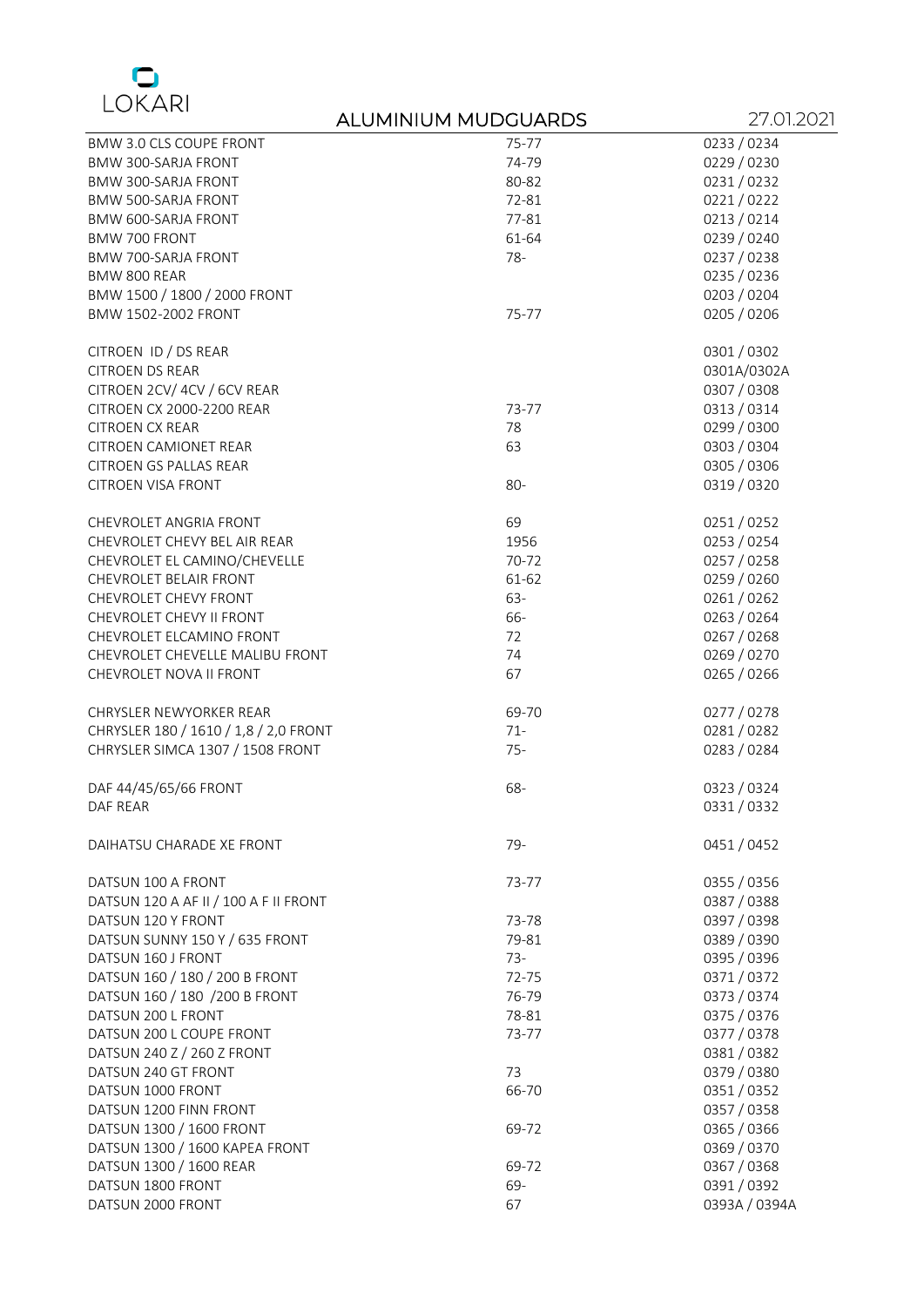

| DATSUN 2400 GT FRONT                        |                 | 0385 / 0386   |
|---------------------------------------------|-----------------|---------------|
| DATSUN KING CAP REAR                        |                 | 0349 / 0350   |
| DATSUN PAKETTIAUTO FRONT                    |                 | 0359 / 0360   |
| DATSUN PICK UP FRONT                        | 78-             | 0363 / 0364   |
| DATSUN / NISSAN BLUEBIRD FRONT              | 64-68           | 0361/0362     |
| DATSUN / NISSAN BLUEBIRD REAR               | 64-68           | 0345 / 0346   |
| DATSUN / NISSAN 1,8 BLUEBIRD FRONT          | $79-$           | 0347 / 0348   |
| DATSUN / NISSAN CHERRY FRONT                | $81 -$          | 0393 / 0394   |
| DATSUN / NISSAN CHERRY 1200 FRONT           | 79-80           | 0399 / 0400   |
| DATSUN / NISSAN MICRA FRONT                 | 83-             | 0341/0342     |
| DATSUN / NISSAN MICRA REAR                  | 83-             | 0343 / 0344   |
| DATSUN / NISSAN STANZA FRONT                | $81 -$          | 0383 / 0384   |
| DKW F 11- F 12 FRONT                        |                 | 0291/0292     |
| DKW F 11- F 12 REAR                         |                 | 0293 / 0294   |
| DKW F 102 FRONT                             | 64              | 0293A / 0294A |
| DODGE ASPEN / PLYMOUTH VOLARE FRONT         | $76-$           | 0437 / 0438   |
| DODGE CHARGER FRONT                         | 67-69           | 0419 / 0420   |
| DODGE CHARGER FRONT                         | 70-73           | 0421/0422     |
| DODGE CHARGER FRONT                         | 74              | 0423 / 0424   |
| DODGE CORONET / PLYMOUTH SATELITE FRONT     | 71-74           | 0431/0432     |
| DODGE CORONET / PLYMOUTH SATELITE FRONT     | $75 -$          | 0435 / 0436   |
| DODGE CORONET REAR                          | $71 -$          | 0407 / 0408   |
| DODGE CORONET 440 FRONT                     | 64-65           | 0425 / 0426   |
| DODGE CORONET 440 FRONT                     | 66-67           | 0427 / 0428   |
| DODGE CORONET FRONT                         | 68-             | 0429 / 0430   |
| DODGE CORONET 440 REAR                      | 65              | 0439 / 0440   |
| DODGE DART / PLYMOUTH VALIANT (62-66) FRONT | 62-65 and 71-75 | 0401 / 0402   |
| DODGE DART / PLYMOUTH VALIANT 100 FRONT     | 74              | 1371 / 1372   |
| DODGE DART / VALIANT / LANCER FRONT         | 61-62           | 0403 / 0404   |
| DODGE DART / PLYMOUTH VALIANT REAR          | 63              | 0413 / 0414   |
| DODGE DUSTER / PLYMOUTH VALIANT M 67 FRONT  | 72              | 1381 / 1382   |
| DODGE DART / GT FRONT                       | 66-70           | 1381 / 1382   |
| DODGE CHALLENGER FRONT                      | 69-             | 0415 / 0416   |
| DODGE DART CUSTOM / SWINGER FRONT           | 70              | 0411/0412     |
| DODGE DUSTER REAR                           |                 | 0417 / 0418   |
| FIAT 124 SPECIAL FRONT                      |                 | 0523 / 0524   |
| FIAT POLSKI 125 FRONT                       | 70-75           | 1401 / 1402   |
| FIAT POLSKI 125 FRONT                       | $76-$           | 1403 / 1404   |
| FIAT 126 FRONT                              |                 | 0535 / 0536   |
| FIAT 127 FRONT                              | 73-77           | 0541 / 0542   |
| FIAT 127 FRONT                              | $78-$           | 0577 / 0578   |
| FIAT 127 REAR                               | $78 -$          | 0581/0582     |
| FIAT 128 FRONT                              |                 | 0545 / 0546   |
| FIAT 128 REAR                               |                 | 0543 / 0544   |
| FIAT 128 COUPE FRONT                        |                 | 0547 / 0548   |
| FIAT 130 FRONT                              | 69-77           | 0561 / 0562   |
| FIAT 131 (MIRAFIORI) FRONT                  | 73-77           | 0563 / 0564   |
| FIAT 131 L/C (MIRAFIORI) FRONT              | $78-$           | 0585 / 0586   |
| <b>FIAT 132 FRONT</b>                       | 72-77           | 0565 / 0566   |
| FIAT 132 / 2000 FRONT                       | $78 -$          | 0567 / 0568   |
| FIAT 133 SEAT FRONT                         |                 | 0569 / 0570   |
| FIAT 238 FRONT                              |                 | 0515 / 0516   |
| FIAT 238 REAR                               |                 | 0517 / 0518   |
| FIAT 600 FRONT                              |                 | 0501 / 0502   |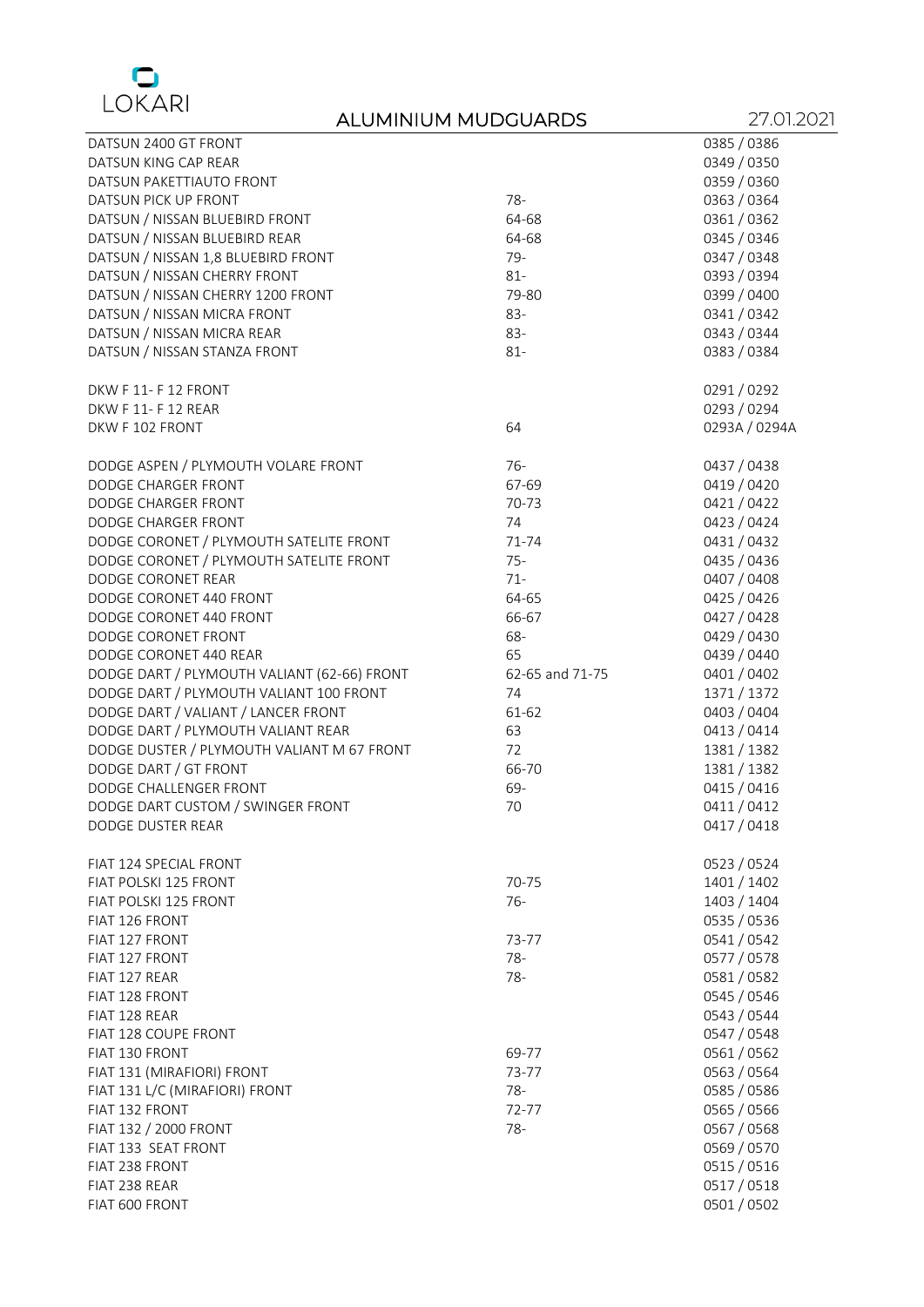

| FIAT 616 VAN FRONT                            | 74     | 0573 / 0574 |
|-----------------------------------------------|--------|-------------|
| FIAT 850 FRONT                                |        | 0503 / 0504 |
| FIAT 850 SPORT COUPE FRONT                    |        | 0505 / 0506 |
| FIAT 850 SPIDER                               |        | 0505A/0506A |
| FIAT 1300 / 1500 FRONT                        | 62-67  | 0507 / 0508 |
| FIAT 1600 / 1800 COUPE 124 FRONT              | 68-    | 0525 / 0526 |
| FIAT 1800 / 2100 / 2300 FRONT                 |        | 0509 / 0510 |
| FIAT ARGENTA 125 FRONT                        | 76     | 0597 / 0598 |
| FIAT PANDA FRONT                              | $80 -$ | 0593 / 0594 |
| FIAT PANDA REAR                               | 80-    | 0595 / 0596 |
| FIAT RITMO FRONT                              | 79-    | 0589 / 0590 |
| FIAT RITMO REAR                               | 79-    | 0591 / 0592 |
|                                               |        |             |
| FORD 17 / 26M FRONT                           | 68-71  | 0741/0742   |
| FORD 17 / 20M REAR                            | 68-71  | 0743 / 0744 |
| FORD ANGLIA FRONT                             | 58-67  | 0601 / 0602 |
| FORD ANGLIA REAR                              | 58-67  | 0603 / 0604 |
| FORD BRONCO                                   | 70     | 0621/0622   |
| FORD CAPRI FRONT                              | $73-$  | 0613 / 0614 |
| FORD CAPRI 2 FRONT                            | 74-77  | 0615 / 0616 |
| FORD CAPRI 2 REAR                             | 74-77  | 0617 / 0618 |
| FORD CAPRI 3 FRONT                            | $78 -$ | 0619 / 0620 |
| FORD CAPRI 1300 / 1600 / 2000 FRONT           | 68-72  | 0605 / 0606 |
| FORD CAPRI 1300-3000 FRONT (73- kolo)         | $72 -$ | 0607 / 0608 |
| FORD CAPRI 1300-3000 REAR                     | $72 -$ | 0609 / 0610 |
| FORD COMET FRONT                              | 65     | 0625 / 0626 |
| FORD CORSAIR FRONT                            | 66-70  | 0627 / 0628 |
|                                               |        |             |
| FORD CORTINA FRONT                            | 61-66  | 0641 / 0642 |
| FORD CORTINA FRONT                            | 67-70  | 0645 / 0646 |
| FORD CORTINA REAR                             | 67-70  | 0647 / 0648 |
| FORD CORTINA / CONSUL REAR                    |        |             |
| FORD CORTINA / TAUNUS FRONT                   | 71-75  | 0651/0652   |
| FORD CORTINA / TAUNUS REAR                    | 71-76  | 0653 / 0654 |
| FORD A-SARJA 406/509/609 FRONT                | 74     | 0793 / 0794 |
| <b>FORD ESCORT REAR</b>                       | 68-74  | 0663 / 0664 |
| <b>FORD ESCORT REAR</b>                       | 75-78  | 0687 / 0688 |
| FORD ESCORT FRONT                             | 75-78  | 0685 / 0686 |
| <b>FORD ESCORT FRONT</b>                      | 79-    | 0689 / 0690 |
| FORD ESCORT RS 2000 FRONT                     | $76-$  | 0683 / 0684 |
| FORD ESCORT MEXICO / RS 2000 FRONT            |        | 0677 / 0678 |
| FORD ESCORT ENGLISH FRONT                     | 68-74  | 0661/0662   |
| FORD ESCORT GERMAN FRONT                      | 68-74  | 0671/0672   |
| FORD ESCORT VAN EXPRESS REAR                  | 80-    | 0679 / 0680 |
| FORD FAIRLINE 500 FRONT                       | 64     | 0701/0702   |
| FORD FAIRLINE 500 FRONT                       | 69-    | 0703 / 0704 |
| FORD FAIRLINE 500 / FALCON FRONT              | 66     | 0705 / 0706 |
| FORD FIESTA FRONT                             | $76-$  | 0691 / 0692 |
| FORD FIESTA REAR                              | $76-$  | 0693 / 0694 |
| FORD GRANADA / CONSUL FRONT                   | 72-77  | 0631/0632   |
| FORD GRANADA FRONT                            | 78-    | 0635 / 0636 |
| FORD GRANADA / CONSUL REAR                    | 72-82  | 0633 / 0634 |
| FORD GRANADA MALIBU / MERCURY / MONARCH FRONT |        | 0637 / 0638 |
| FORD LINCOLN FRONT                            |        | 0783 / 0784 |
| FORD MAVERIK FRONT                            | 70     | 0785 / 0786 |
| FORD MUSTANG FRONT                            | 64-66  | 0711/0712   |
| FORD MUSTANG REAR                             | 64-66  | 0707 / 0708 |
| FORD MUSTANG FRONT                            | 67-68  | 0713 / 0714 |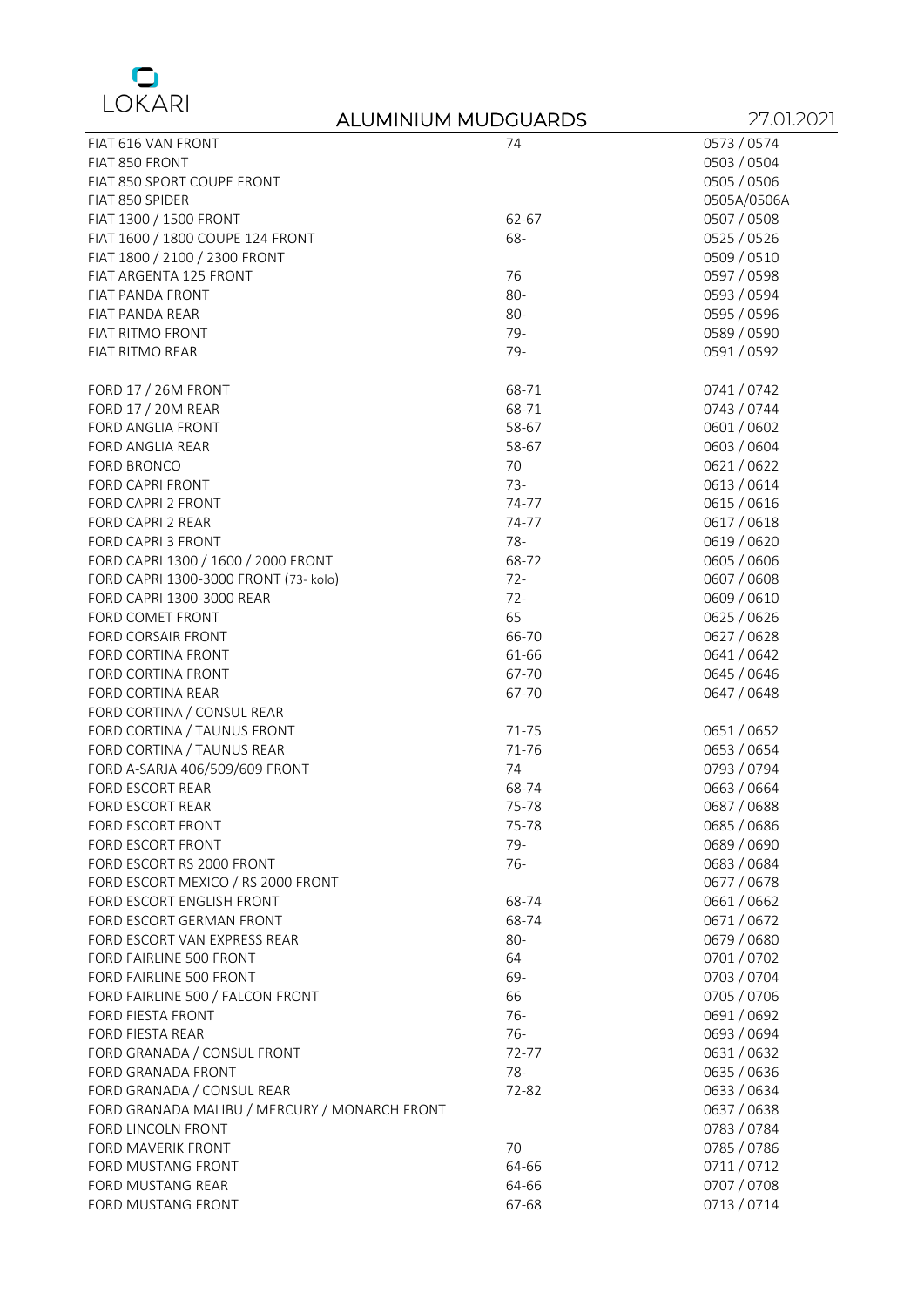

|                                         | ALUMINIUM MUDGUARDS | 27.01.2021  |
|-----------------------------------------|---------------------|-------------|
| FORD MUSTANG FRONT                      | 69-70               | 0709 / 0710 |
| FORD MUSTANG / MARK I FRONT             | 71-73               | 0715 / 0716 |
| <b>FORD MUSTANG II FRONT</b>            | 74-78               | 0729 / 0730 |
| FORD MUSTANG II REAR                    | 74-78               | 0733 / 0734 |
| FORD PINTOM FRONT                       |                     | 0787 / 0788 |
| FORD SCORPIO FRONT                      | $-98$               | 0791/0792   |
| FORD SCORPIO REAR                       | $-98$               | /0792A      |
| FORD TAUNUS FRONT                       | 72-75               | 0731/0732   |
| FORD TAUNUS FRONT                       | 76-79               | 0735 / 0736 |
| FORD TAUNUS FRONT                       | 80-                 | 0737 / 0738 |
| FORD TAUNUS 12M FRONT                   | $52 - 62$           | 0721/0722   |
| FORD TAUNUS 12M FRONT                   | 63-66               | 0643 / 0644 |
| FORD TAUNUS 12 / 15M FRONT              | 67-70               | 0723 / 0724 |
| <b>FORD TAUNUS P4</b>                   | 63-66               | 0717/0718   |
| FORD TAUNUS 17M FRONT                   | 56-61               | 0745 / 0746 |
| FORD TAUNUS 17M FRONT                   | 62-64               | 0717/0718   |
| FORD TAUNUS 17M REAR                    | 62-64               | 0739 / 0740 |
| FORD TAUNUS 17 / 20M FRONT              | 65-67               | 0725 / 0726 |
| FORD TAUNUS 17 / 20M REAR               | 65-67               | 0727 / 0728 |
| FORD TRANSIT REAR                       | 66-85               | 0749 / 0750 |
| FORD TRANSIT FRONT                      | 67-85               | 0747 / 0748 |
| FORD TRANSIT FRONT                      | 78-                 | 0767 / 0768 |
| FORD TRANSIT DOUBLE-WHEEL REAR          | 67                  | 0765 / 0766 |
| FORD TORINO GT FRONT                    | 70                  | 0761/0762   |
| FORD WINKAN ENGLISH FRONT               |                     | 0789 / 0790 |
| FORD ZEPHYR FRONT                       | 62-65               | 0755 / 0756 |
| FORD ZEPHYR REAR                        |                     | 0757 / 0758 |
| <b>GLAS 1700</b>                        | 64-67               | 0797 / 0798 |
| HILLMAN COMMER COB                      | 59-65               | 0805 / 0806 |
| HILLMAN HUNTER/MINX/SUNBEAM VOGUE/ARROW | 66-                 | 0803 / 0804 |
|                                         |                     |             |
| HONDA 600 FRONT                         |                     | 0821/0822   |
| HONDA ACCORD FRONT                      | 77-81               | 0827 / 0828 |
| HONDA ACCORD FRONT                      | 82                  | 0815 / 0816 |
| <b>HONDA CIVIC FRONT</b>                | 73-79               | 0825 / 0826 |
| HONDA CIVIC FRONT                       | 80-81               | 0823 / 0824 |
| <b>HONDA CIVIC FRONT</b>                | $82 -$              | 0817 / 0818 |
| <b>HONDA CIVIC REAR</b>                 | $02 -$              | 0811/0812   |
| HONDA PRELUDE FRONT                     | $80-$               | 0829 / 0830 |
| HONDA HR-V REAR                         | 99-                 | 0809 / 0810 |
| <b>ISUZU BELLET FRONT</b>               |                     | 0831/0832   |
| <b>ISUZU FLORIAN FRONT</b>              | $70-$               | 0835 / 0836 |
| ISUZU WFR 51 D / WFR 51 F FRONT         | 83-                 | 0833 / 0834 |
| <b>ISUZU MISGAL FRONT</b>               |                     | 0839 / 0840 |
|                                         |                     |             |
| JAGUAR MK II FRONT                      | 59-68               | 0841/0842   |
| JAGUAR XJ6 - XJ12 FRONT                 | 69-75               | 0845 / 0846 |
| JAGUAR XJ6 - XJ12 - XJ4.2 FRONT         | 76-77<br>$78-$      | 0847 / 0848 |
| JAGUAR XJ6 - XJ12 - XJ4.2 FRONT         |                     | 0837 / 0838 |
| LADA 2101 FRONT                         |                     | 0851/0852   |
| LADA 2101 REAR                          |                     | 0853 / 0854 |
| LADA 2103 / 2106 FRONT                  |                     | 0855 / 0856 |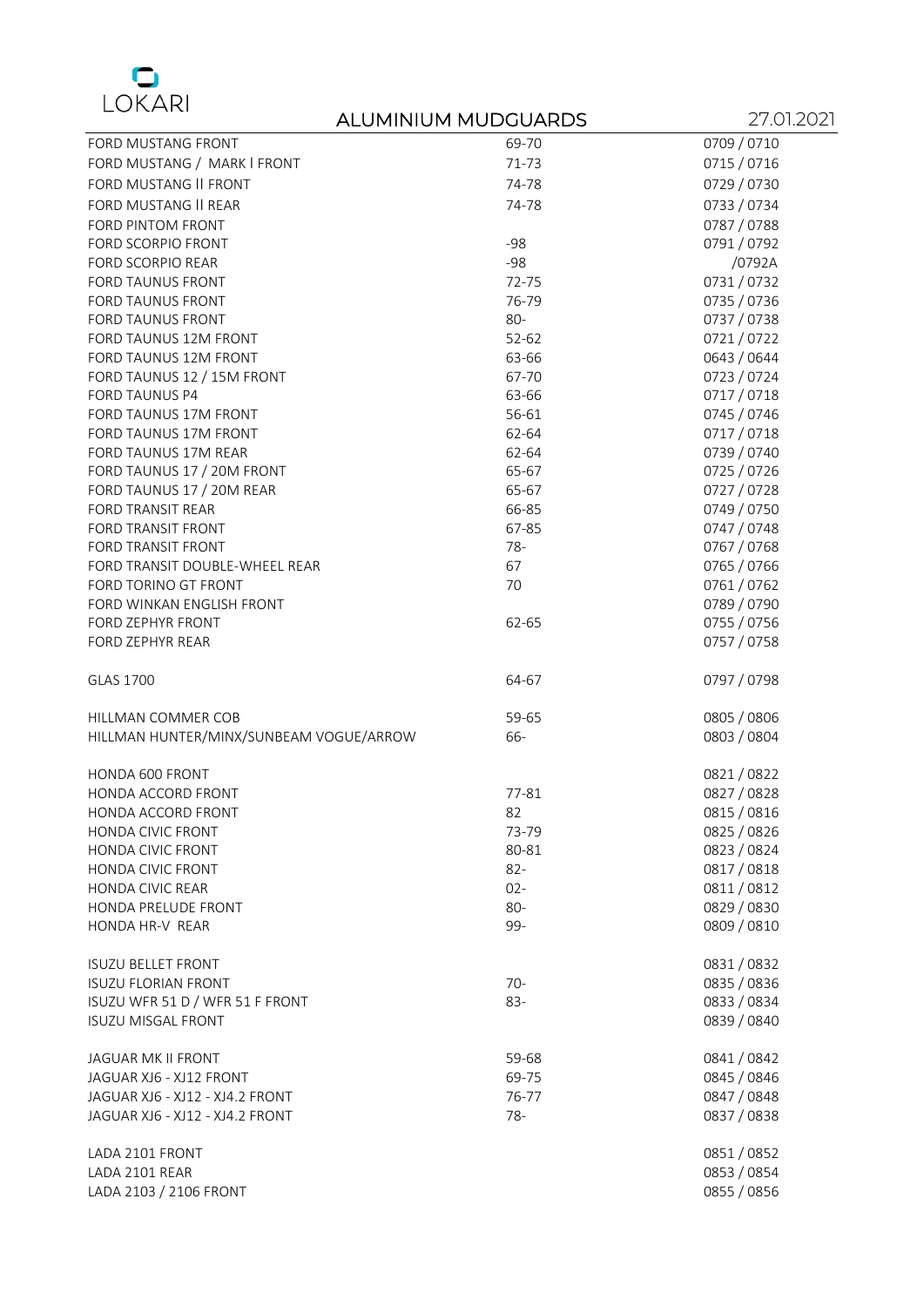

| LADA NIVA FRONT                              |        | 0857 / 0858   |
|----------------------------------------------|--------|---------------|
| LADA NIVA REAR                               |        | 0859 / 0860   |
|                                              |        |               |
| LANCIA BETA 1600 / 1800 FRONT                | $72 -$ | 0861 / 0862   |
| LANCIA COUPE B / HRE / SPIDER FRONT          |        | 0865 / 0866   |
|                                              |        |               |
| LANDROOVER 88 FRONT                          |        | 0875 / 0876   |
| LANDROOVER 88 REAR                           |        | 0877 / 0878   |
|                                              |        |               |
| LEYLAND SHERPA 240                           | $76-$  | 0873 / 0874   |
|                                              |        |               |
| MAZDA 323 FRONT                              | 76-80  | 0909 / 0910   |
| MAZDA 323 REAR                               | 76-80  | 0911/0912     |
| MAZDA 323 FRONT                              | $81 -$ | 0913 / 0914   |
| MAZDA 323 REAR                               | $81 -$ | 0917 / 0918   |
| MAZDA 626 FRONT                              | 79-    | 0925 / 0926   |
| MAZDA 818 SAVANNA FRONT                      | $73-$  | 0881/0882     |
| MAZDA 929 FRONT                              | 74-78  | 0901 / 0902   |
| MAZDA 929 SAFIR FRONT                        | 77-78  | 0901 / 0902   |
| MAZDA 929 FRONT                              | 79-    | 0903 / 0904   |
| MAZDA 1200-1300 MARELLA FRONT                | 69-    | 0887 / 0888   |
| MAZDA 1500 FRONT                             | 67-68  | 0891 / 0892   |
| MAZDA 1500 / 1800 / VAN FRONT                | 69-    | 0893 / 0894   |
| MAZDA 1800 PICK UP FRONT                     | $77-$  | 0919 / 0920   |
| MAZDA 616 CAPELLA FRONT                      | 71-75  | 0885 / 0886   |
| MAZDA 616 CAPELLA FRONT                      | $76-$  | 0905 / 0906   |
| MAZDA COSMO 121 RX5 FRONT                    | $78 -$ | 0915 / 0916   |
|                                              |        |               |
| MERCURY GT FRONT                             | 67     | 1165 / 1166   |
|                                              |        |               |
| MITSUBISHI CELESTE GT FRONT                  | $76-$  | 1169 / 1170   |
| MITSUBISHI COLT FRONT                        | $79 -$ | 1185 / 1186   |
| MITSUBISHI LANCER FRONT                      | 76-79  | 1167 / 1168   |
| MITSUBISHI LANCER FRONT                      | 80-    | 1189 / 1190   |
| MITSUBISHI LANCER REAR                       | 80-    | 1191 / 1192   |
| MITSUBISHI PAJERO SHORT REAR                 | 86-    | 1193 / 1194   |
|                                              |        |               |
| MB W 107, 280 / 300 / 350 / 450 SLC/SL FRONT | 72-81  | 1135 / 1136   |
| MB W 108, 250-280 SE FRONT                   | 66-71  | 1121 / 1122   |
| MB W 111, 190 / 200 / 220 FRONT (FLOS)       | 62-67  | 1105 / 1106   |
| MB 190 / 240 REAR                            | 62-75  | 1107 / 1108   |
| MB W 113, 280 COUPE / SL FRONT               | 68-71  | 1131 / 1132   |
| MB W 114, 220 / 250 FRONT                    | 68-73  | 1111/1112     |
| MB W 115 FRONT                               | $74-$  | 1113 / 1114   |
| MB W 115 / E, 250 / 280 SE FRONT             | 73     | 1113A / 1114A |
| MB W 116, 280 / 350 / 450 SE FRONT           | $72 -$ | 1125 / 1126   |
| MB W 123 FRONT                               | $76-$  | 1145 / 1146   |
| MB W 123 / W 126 REAR                        | $76-$  | 1147 / 1148   |
| MB W 126, 280 S - 600 S FRONT                | 80-    | 1149 / 1150   |
| MB 180-220 FRONT                             | 52-61  | 1115 / 1116   |
| MB 180-220 REAR                              | 52-61  | 1117/1118     |
| MB 190 SL FRONT                              | 54-62  | 1109 / 1110   |
| MB 300 SE FRONT                              | 51-57  | 1097 / 1098   |
| MB 300 REAR                                  | 51-57  | 1099 / 1100   |
| MB 1013 FRONT                                |        | 1133 / 1134   |
| MB MAASTURI FRONT                            |        | 1127 / 1128   |
| MB MAASTURI REAR                             |        | 1129 / 1130   |
|                                              |        |               |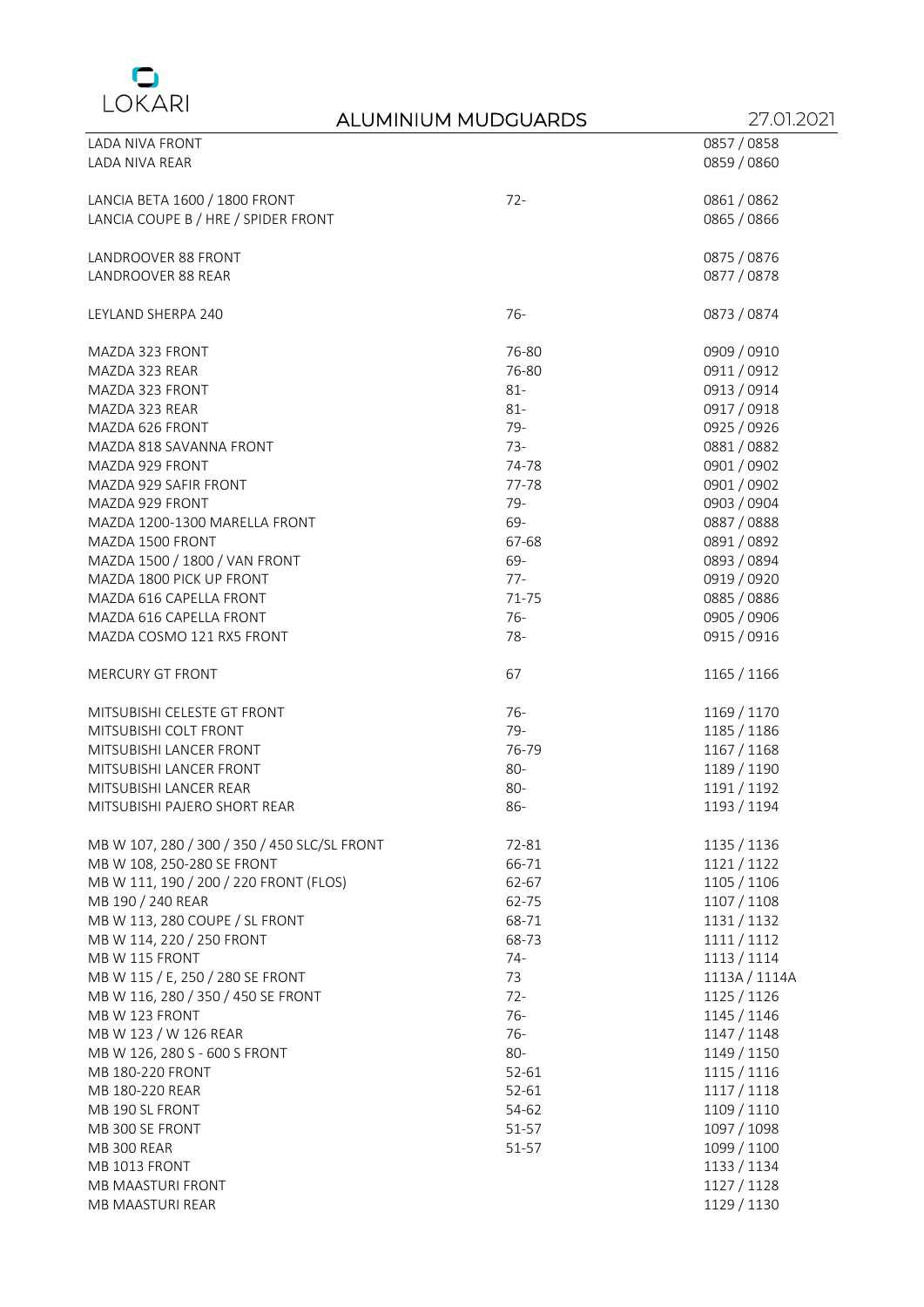

|                                          | ALUMINIUM MUDGUARDS | 27.01.2021  |
|------------------------------------------|---------------------|-------------|
| MB PAKETTI 206, 207, 307, 308, 309 FRONT | $77-$               | 1143 / 1144 |
| MB PAKETTI 407 D FRONT                   | 76                  | 1119 / 1120 |
| MB PAKETTI 508 D/ 407 D FRONT            |                     | 1141 / 1142 |
|                                          |                     |             |
| MOSKVITSH 403 FRONT                      | 64                  | 1175 / 1176 |
| MOSKVITSH 408 FRONT                      | 68                  | 1171 / 1172 |
| MOSKVITSH 408 REAR                       | 68                  | 1173 / 1174 |
| MOSKVITSH 1300-1500 PICK UP FRONT        |                     | 1179 / 1180 |
| MOSKVITSH ELITE 1500 FRONT               | $76-$               | 1177 / 1178 |
|                                          |                     |             |
| OPEL GT                                  |                     | 1235 / 1236 |
| OPEL ASCONA (B?)                         | $76-$               | 1213 / 1214 |
| OPEL ASCONA REAR                         | $82 -$              | 1259 / 1260 |
| OPEL ASCONA/MANTA 2.0 E                  | $81 -$              | 1223 / 1224 |
| OPEL ASCONA 1600                         | 70-75               | 1205 / 1206 |
| OPEL ASCONA 1900                         | 70-75               | 1201 / 1202 |
| OPEL KADETT 80                           | 80-84               | 1251 / 1252 |
| OPEL KADETT 1000                         | 63-66               | 1211 / 1212 |
| OPEL KADETT 1100                         | 67-73               | 1215 / 1216 |
| OPEL KADETT 1100/1200 REAR               | $74-$               | 1217 / 1218 |
| OPEL KADETT 1200                         | 74-79               | 1219 / 1220 |
| OPEL KAPITAN                             | 64                  | 1255 / 1256 |
| OPEL KAPITAN/ADMIRAL/DIPLOMAT            | 65-68               | 1263 / 1264 |
| OPEL KAPITAN/ADMIRAL/DIPLOMAT            | 69-77               | 1261 / 1262 |
| <b>OPEL MANTA</b>                        | 70-75               | 1221/1222   |
| OPEL MANTA B                             | 76-87               | 1209 / 1210 |
| <b>OPEL REKORD</b>                       | 64-66               | 1225 / 1226 |
| OPEL REKORD/COMMODORE                    | 67-71               | 1231 / 1232 |
| OPEL REKORD/COMMODORE REAR               | 67-71               | 1233 / 1234 |
| OPEL REKORD/COMMODORE                    | 72-77               | 1241 / 1242 |
| OPEL REKORD/COMMODORE/SENATOR            | $78-$               | 1249 / 1250 |
| OPEL REKORD CARAVAN REAR                 | 78-                 | 1271 / 1272 |
| OPEL REKORD/COMMODORE REAR               | $72 -$              | 1271 / 1272 |
| OPEL REKORD CARAVAN REAR                 | 83-85               | 1247 / 1248 |
| OPEL REKORD/OLYMPIA                      | 58-63               | 1227 / 1228 |
|                                          |                     |             |
| PEUGEOT 104 FRONT                        | $73-$               | 1311 / 1312 |
| PEUGEOT 203 FRONT                        |                     | 1325 / 1326 |
| PEUGEOT 203 REAR                         |                     | 1327 / 1328 |
| PEUGEOT 204 FRONT                        | $65 -$              | 1321/1322   |
| PEUGEOT 204 REAR                         | $65 -$              | 1323 / 1324 |
| PEUGEOT 304 FRONT                        | 69-                 | 1331 / 1332 |
| PEUGEOT 304 PASSANGER CAR REAR           | 69-                 | 1333 / 1334 |
| PEUGEOT 304 VAN REAR                     |                     | 1335 / 1336 |
| PEUGEOT 305 FRONT                        | $78 -$              | 1359 / 1360 |
| PEUGEOT 305 REAR                         | $78 -$              | 1361 / 1362 |
| PEUGEOT 403 FRONT                        |                     | 1337 / 1338 |
| PEUGEOT 403 REAR                         |                     | 1339 / 1340 |
| PEUGEOT 404 FRONT                        |                     | 1341 / 1342 |
| PEUGEOT 404 REAR                         | 60-65               | 1343 / 1344 |
| PEUGEOT 404 REAR                         | 66-                 | 1345 / 1346 |
| PEUGEOT 504 FRONT                        |                     | 1351 / 1352 |
| PEUGEOT 504 COUPE FRONT                  | 69-83               | 1367 / 1368 |
| PEUGEOT 505 FRONT                        | 80-85               | 1365 / 1366 |
| PEUGEOT 505 REAR                         | 80-                 | 1369 / 1370 |
| PEUGEOT 604 FRONT                        | $76-$               | 1353 / 1354 |
| PEUGEOT 604 TURBO DIESEL FRONT           | 79                  | 1355 / 1356 |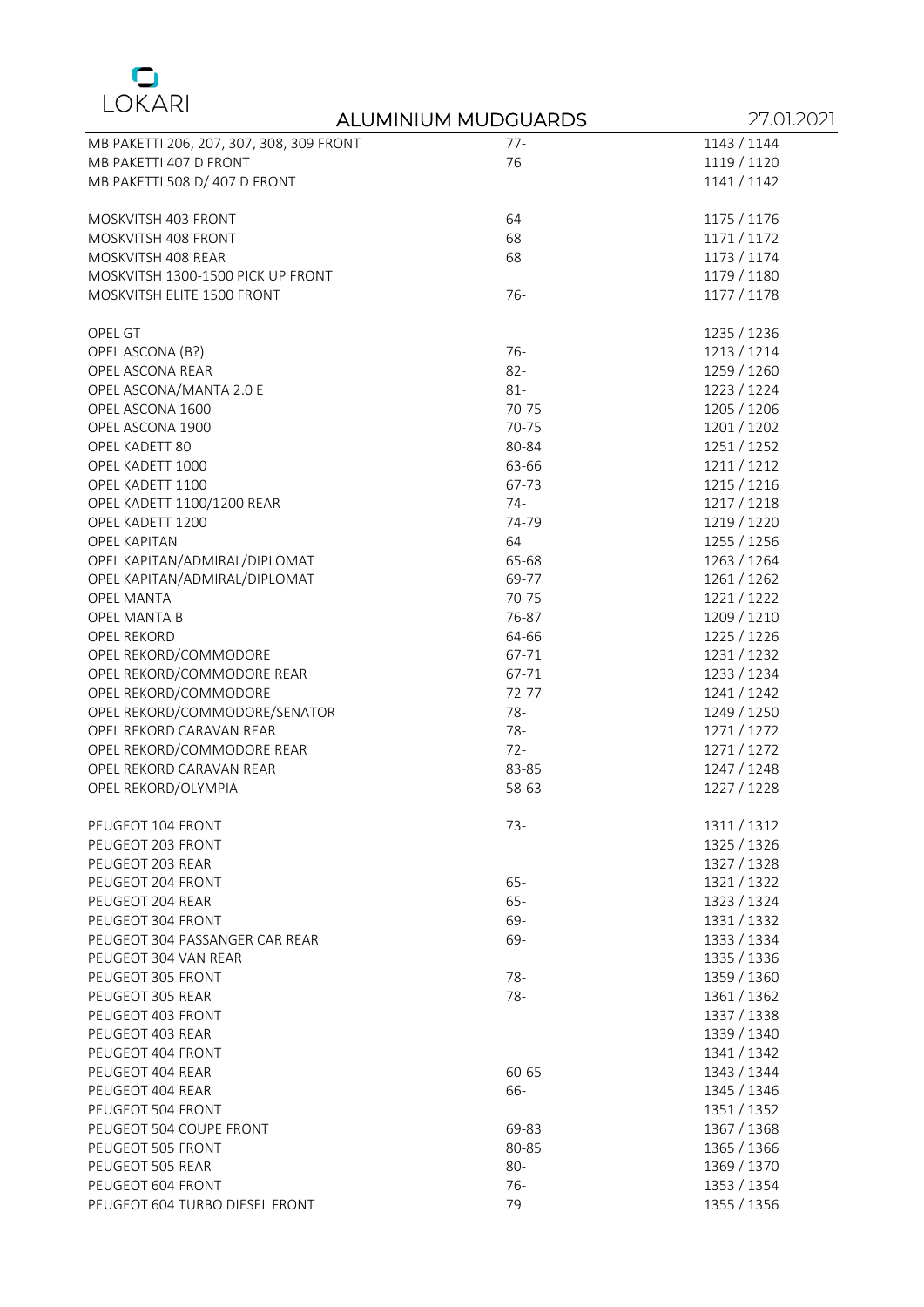

| PEUGEOT J7 PAKETTI REAR                   |        | 1357 / 1358  |
|-------------------------------------------|--------|--------------|
| PLYMOUTH BARRACUDA FRONT                  | 69     | 1377 / 1378  |
| PLYMOUTH BELVEDERE FRONT                  | 62     | 1373 / 1374  |
| PLYMOUTH BELVEDERE FRONT                  | 64-65  | 1383 / 1384  |
| PLYMOUTH BELVEDERE FRONT                  | 66-67  | 1387 / 1388  |
| PLYMOUTH BELVEDERE / SATELITE FRONT       | 68-70  | 1385 / 1386  |
| PLYMOUTH BELVEDERE / SATELITE FRONT       | 71     | 1391 / 1392  |
| PLYMOUTH BELVEDERE REAR                   | 68     | 1393 / 1394  |
| PLYMOUTH SATELITE / DODGE CORONET FRONT   | 75     | 0435 / 0436  |
| PLYMOUTH VOLARE / DODGE ASPEN FRONT       | $76 -$ | 0437 / 0438  |
| PLYMOUTH VOLARE REAR                      | $-77$  | 1395 / 1396  |
|                                           |        |              |
| POLONEZ 1500 FRONT                        | $78 -$ | 1397 / 1398  |
| PORCHE 356 FRONT                          |        | 1417 / 1418  |
| PORCHE 356 REAR                           |        | 1419 / 1420  |
| PORCHE 911 / 912 FRONT                    | 69-73  | 1421 / 1422  |
| PORCHE 911 / 912 REAR                     | 69-73  | 1423 / 1424  |
| PORCHE 911 / 912 FRONT                    | $75 -$ | 1425 / 1426  |
| PORCHE 911 / 924 REAR                     | $75 -$ | 1429 / 1430  |
| PORCHE 911 REAR                           | 88-    | 1415 / 1416  |
| PORCHE 911 KAT REAR                       | 78-    | 1439 / 1440  |
| PORCHE 911 CARRERA TURBO FRONT            | 86-    | 1441 / 1442  |
| (ALSO PORCHE 944)                         |        |              |
| PORCHE 911 CARRERA TURBO REAR             | 86-    | 1443 / 1444  |
| PORCHE 924 FRONT                          | $-77$  | 1445 / 1446  |
| PORCHE 924 FRONT (also 911 -88)           | 76-81  | 1427 / 1428  |
| PORCHE 924 FRONT                          | $82 -$ | 1431 / 1432  |
| RAMBLER FRONT                             | 61-62  | 1463 / 1464  |
| RAMBLER REAR                              | 61-62  | 1465 / 1466  |
| RAMBLER AMBASSADOR FRONT                  | $65 -$ | 1471 / 1472  |
| RAMBLER AMBASSADOR / MATADOR 74           | 70     | 1485 / 1486  |
| RAMBLER AMERICAN REAR                     | $70-$  | 1457 / 1458  |
| RAMBLER AMERICAN 2D HORNET FRONT          | $70-$  | 1455 / 1456  |
|                                           |        |              |
| RAMBLER AMERICAN MK FRONT                 | 64-69  | 1467 / 1468  |
| RAMBLER AMERICAN MA FRONT                 | 66-69  | 1467 / 1468  |
| RAMBLER CLASSIC 770-660-550 FRONT         | 64-66  | 1471 / 1472  |
| RAMBLER CLASSIC / MATADOR FRONT           | 70     | 1495 / 1496  |
| RAMBLER MATADOR FRONT                     | $-71$  | 1493 / 1494  |
| RAMBLER JAVELIN FRONT                     | 70     | 1481 / 1482  |
| RAMBLER JAVELIN FRONT                     | 71-73  | 1483 / 1484  |
| RAMBLER REBEL FRONT                       | 66-67  | 1491 / 1492  |
| RAMBLER REBEL FRONT                       | 69-    | 1493 / 1494  |
| RANGE ROOVER FRONT                        | $72 -$ | 1621 / 1622  |
| RANGE ROOVER REAR (4-doors, 2 cm thinner) | $72 -$ | 1623 / 1624  |
| RENAULT 4L FRONT                          |        | 1511 / 1512  |
| RENAULT 4 REAR                            |        | 1513 / 1514  |
| RENAULT 5TL FRONT                         | 72-77  | 1521 / 1522  |
| RENAULT 5TL FRONT                         | 78-79  | 1525 / 1526  |
| RENAULT 5TS / TL FRONT                    | 80-    | 1525 / 1526A |
| RENAULT 5TL REAR                          |        | 1523 / 1524  |
| RENAULT 6TL FRONT (75- without hole)      | $74-$  | 1539 / 1540  |
| RENAULT 6 FRONT                           | 69-73  | 1533 / 1534  |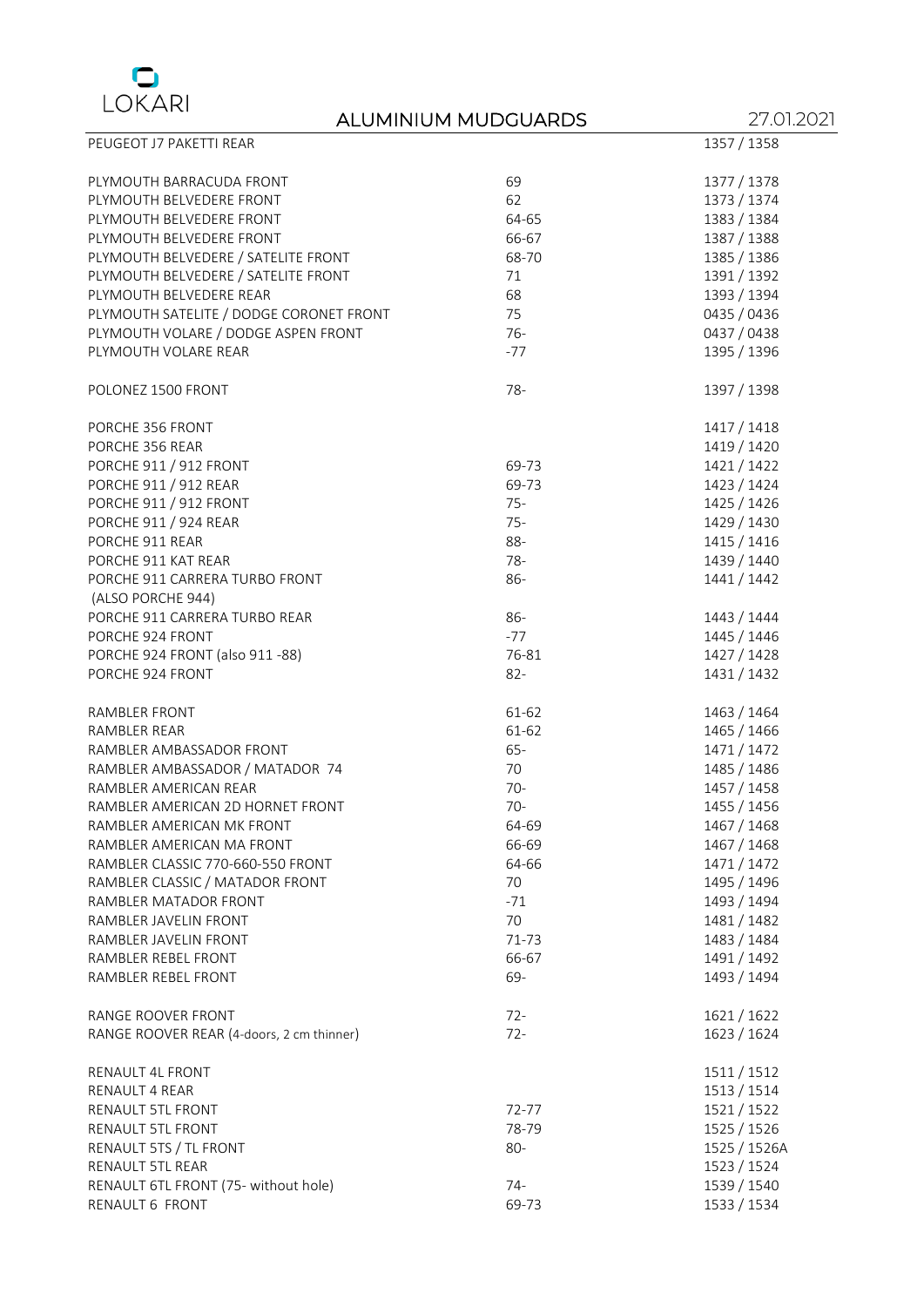

|                                                  | ALUMINIUM MUDGUARDS | 27.01.2021   |
|--------------------------------------------------|---------------------|--------------|
| RENAULT 6TL FRONT                                | 69-73               | 1533A / 1534 |
| RENAULT 6 REAR                                   | 68-75               | 1535 / 1536  |
| RENAULT 8 FRONT                                  | 63-                 | 1541 / 1542  |
| RENAULT 8 REAR                                   | 63-                 | 1543 / 1544  |
| RENAULT 9 FRONT                                  | 83-                 | 1589 / 1590  |
| RENAULT 9 REAR                                   | 83-                 | 1591 / 1592  |
| RENAULT 10 FRONT                                 | 66-                 | 1547 / 1548  |
| RENAULT 10 REAR                                  | 66-                 | 1549 / 1550  |
| RENAULT 12 FRONT                                 | 69-                 | 1551 / 1552  |
| RENAULT 14 FRONT                                 | $77 -$              | 1555 / 1556  |
| RENAULT 14 REAR                                  | $77 -$              | 1557 / 1558  |
| RENAULT 15-17 FRONT                              | $71 -$              | 1561 / 1562  |
| RENAULT 16 / 16TL / TS FRONT                     | 65-                 | 1571 / 1572  |
| RENAULT 16T REAR                                 | 65-                 | 1573 / 1574  |
| RENAULT 18 FRONT                                 | 79-                 | 1565 / 1566  |
| RENAULT 18 REAR                                  | 79-                 | 1567 / 1568  |
| RENAULT 20 FRONT                                 | $76-$               | 1579 / 1580  |
| RENAULT 30/20 TS FRONT                           | $76-$               | 1577 / 1578  |
| RENAULT 30/20 REAR                               | $76-$               | 1581 / 1582  |
| RENAULT FUEGO FRONT                              | $81 -$              | 1545 / 1546  |
| RENAULT PAKETTI, ALSO DOUBLE-WHEEL 3G / SG FRONT |                     | 1585 / 1586  |
| RENAULT SAVIENT SG2 / SG3 REAR VAN               |                     | 1587 / 1588  |
|                                                  |                     |              |
| ROOVER 75 FRONT                                  |                     | 1601 / 1602  |
| ROOVER 3,5 FRONT                                 | 70                  | 1611/1612    |
| ROOVER 3,5 REAR                                  | 70                  | 1613 / 1614  |
| ROOVER 100 FRONT                                 |                     | 1605 / 1606  |
| ROOVER 100 REAR                                  |                     | 1607 / 1608  |
| ROOVER 3000 FRONT                                | 58-62               | 1615 / 1616  |
| ROOVER 3000 REAR                                 | 58-62               | 1617 / 1618  |
|                                                  |                     |              |
| SAAB 95/96                                       | 67-82               | 1651 / 1652  |
| SAAB 96 REAR                                     | 67-82               | 1657 / 1658  |
| SAAB STATION WAGON 95 REAR                       |                     | 1655 / 1656  |
|                                                  |                     |              |
| SIMCA ARIANE FRONT                               | 57-61               | 1695 / 1696  |
| SIMCA 1000 FRONT                                 |                     | 1681 / 1682  |
| SIMCA 1000 REAR                                  |                     | 1683 / 1684  |
| SIMCA 1100 FRONT                                 | 68-                 | 1691 / 1692  |
| SIMCA 1100 REAR                                  | 68-                 | 1693 / 1694  |
| SIMCA 1301 / 1501 FRONT                          | 71-75               | 1697 / 1698  |
| SIMCA 1307 / 1508 FRONT                          | $75 -$              | 0283 / 0284  |
| SIMCA 1307 / 1508 REAR                           | 76-77               | 0285 / 0286  |
| SIMCA 1307 / 1508 / TALBOT REAR                  | 78-                 | 0295 / 0296  |
| SIMCA ADMIRI REAR                                | 58-63               | 1705 / 1706  |
| SIMCA HORIZON / TALBOT FRONT                     | 78-                 | 0289 / 0290  |
| SIMCA HORIZON / TALBOT REAR                      | 78-                 | 1703 / 1704  |
| SIMCA, TALBOT, MATRA, RANCHERO FRONT             | 76-                 | 1713 / 1714  |
| SIMCA, TALBOT, MATRA REAR                        | $76-$               | 1715 / 1716  |
|                                                  |                     |              |
| SKODA 120 FRONT                                  | 78-                 | 1725 / 1726  |
| SKODA 1000, S 100, S110 REAR                     |                     | 1723 / 1724  |
| SKODA 1000/1100 FRONT                            |                     | 1721 / 1722  |
|                                                  |                     |              |
| SUBARU 1600 LEONE FRONT                          | 78-79               | 1741 / 1742  |
| SUBARU LEONE FRONT                               | 80-                 | 1743 / 1744  |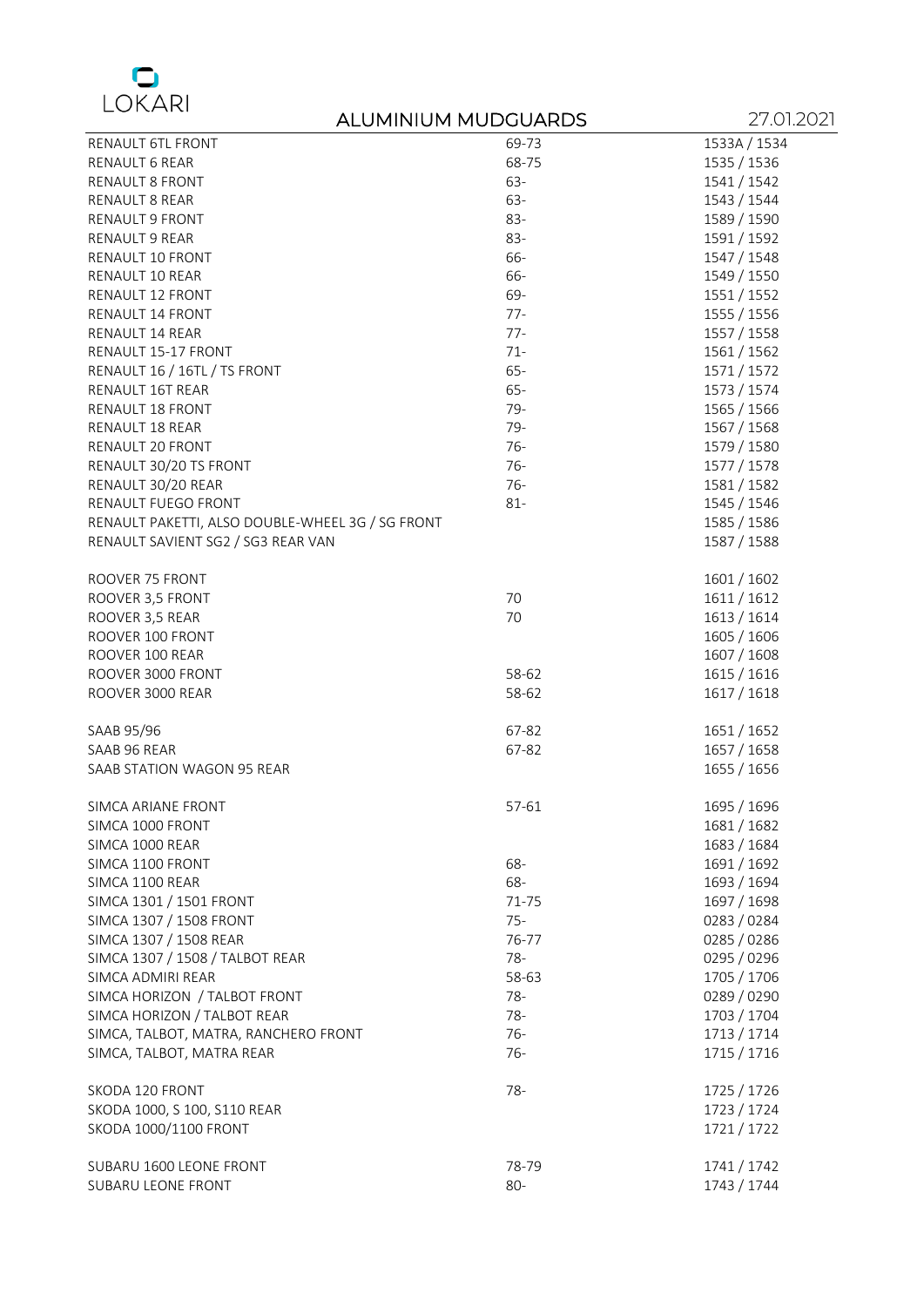

| SUNBEAM 424 CHRYSLER                       | 78-    | 0287 / 0288   |
|--------------------------------------------|--------|---------------|
| SUNBEAM 424 CHRYSLER REAR                  | 78-    | 0287A / 0288A |
| SUNBEAM 1250-1500 REAR                     |        | 1763 / 1764   |
| SUNBEAM 1300-1600 AVENGER                  | $70-$  | 1761 / 1762   |
| SUNBEAM RAPIER VOGUE                       | 68-    | 1751 / 1752   |
|                                            |        |               |
| TALLBOT SAMBA FRONT                        | $82 -$ | 1785 / 1786   |
| TALLBOT HORIZON GL FRONT                   | 78-    | 0289 / 0290   |
|                                            |        |               |
| TOYOTA 1000 TIMANGI FRONT                  | $76-$  | 1815 / 1816   |
| TOYOTA 1000 TIMANGI REAR                   | $76-$  | 1817 / 1818   |
| <b>TOYOTA CARINA FRONT</b>                 | $71 -$ | 1801 / 1802   |
| TOYOTA CARINA FRONT                        | $82 -$ | 1803 / 1804   |
| TOYOTA CARINA TA 14 FRONT                  | 76-77  | 1807 / 1808   |
| TOYOTA CARINA TA 40 / 47 FRONT             | 78-    | 1809 / 1810   |
| TOYOTA CELICA / LIFTBACK FRONT             | 70-78  | 1811 / 1812   |
| TOYOTA CELICA 2000 ST / LIFTBACK FRONT     | 79-81  | 1813 / 1814   |
| TOYOTA COROLLA FRONT                       | 67-70  | 1821/1822     |
| TOYOTA COROLLA KE 20 FRONT                 | $71 -$ | 1825 / 1826   |
| TOYOTA COROLLA KE 30 FRONT                 | 75-79  | 1827 / 1828   |
| TOYOTA COROLLA KE 70 COUPE / TE 71 FRONT   | $80-$  | 1829 / 1830   |
| TOYOTA CORONA REAR                         |        | 1847 / 1848   |
| TOYOTA CORONA RT 40 FRONT                  | 65-70  | 1831/1832     |
| TOYOTA CORONA 1800-2000 FRONT              | $75 -$ | 1857 / 1858   |
| TOYOTA CRESSIDA FRONT                      | $77 -$ |               |
| TOYOTA CRESSIDA REAR                       | $77-$  | 1879 / 1880   |
|                                            | 66-70  | 1877 / 1878   |
| TOYOTA CROWN 2000 FRONT                    |        | 1835 / 1836   |
| <b>TOYOTA HIACE FRONT</b>                  | $-82$  | 1881/1882     |
| <b>TOYOTA HIACE FRONT</b>                  | 83-    | 1885 / 1886   |
| TOYOTA HILUX FRONT                         | 80-    | 1883 / 1884   |
| TOYOTA HILUX 1600 FRONT                    | 72-77  | 1861 / 1862   |
| TOYOTA HILUX PICK UP FRONT                 | 78-79  | 1863 / 1864   |
| TOYOTA LANDCRUISER HJ 61 REAR              | $91 -$ | 1869 / 1870   |
| TOYOTA LANDCRUISER FJ 40 SHORT MODEL FRONT |        | 1873 / 1874   |
| TOYOTA LANDCRUISER FJ 55 FRONT             |        | 1871 / 1872   |
| TOYOTA COROLLA LIFTBACK KE 50 FRONT        | 76-79  | 1875 / 1876   |
| TOYOTA MARK I FRONT                        | 70-    | 1845 / 1846   |
| <b>TOYOTA MARK II FRONT</b>                | 70-72  | 1851 / 1852   |
| TOYOTA MARK II FRONT                       | 73     | 1855 / 1856   |
| <b>TOYOTA MARK II FRONT</b>                | 74-77  | 1853 / 1854   |
| TOYOTA MARK II FRONT RX-12                 | 76     | 1859 / 1860   |
| TOYOTA STARLET FRONT                       | 78-80  | 1865 / 1866   |
| TOYOTA TERCEL FRONT                        | 79-    | 1867 / 1868   |
|                                            |        |               |
| TRIUMPH 1300-1500                          |        | 1901 / 1902   |
| TRIUMPH 2000                               |        | 1911 / 1912   |
| TRIUMPH TOLEDO                             | $71 -$ | 1921 / 1922   |
|                                            |        |               |
| VAUXHALL CX                                | $76-$  | 1953 / 1954   |
| <b>VAUXHALL VELOX</b>                      | 62-66  | 1973 / 1974   |
| VAUXHALL VELOX                             | $67 -$ | 1975 / 1976   |
| VAUXHALL VICTOR 101                        | $65 -$ | 1959 / 1960   |
| VAUXHALL VICTOR 1800-2300 S                | $72 -$ | 1981 / 1982   |
| VAUXHALL VICTOR 2000 REAR                  |        | 1983 / 1984   |
| VAUXHALL VICTOR 2300 SL / OPEL RECORD REAR | $72 -$ | 1271 / 1272   |
| VAUXHALL VICTOR / VENTORA 1600-2000        | 68-71  | 1971 / 1972   |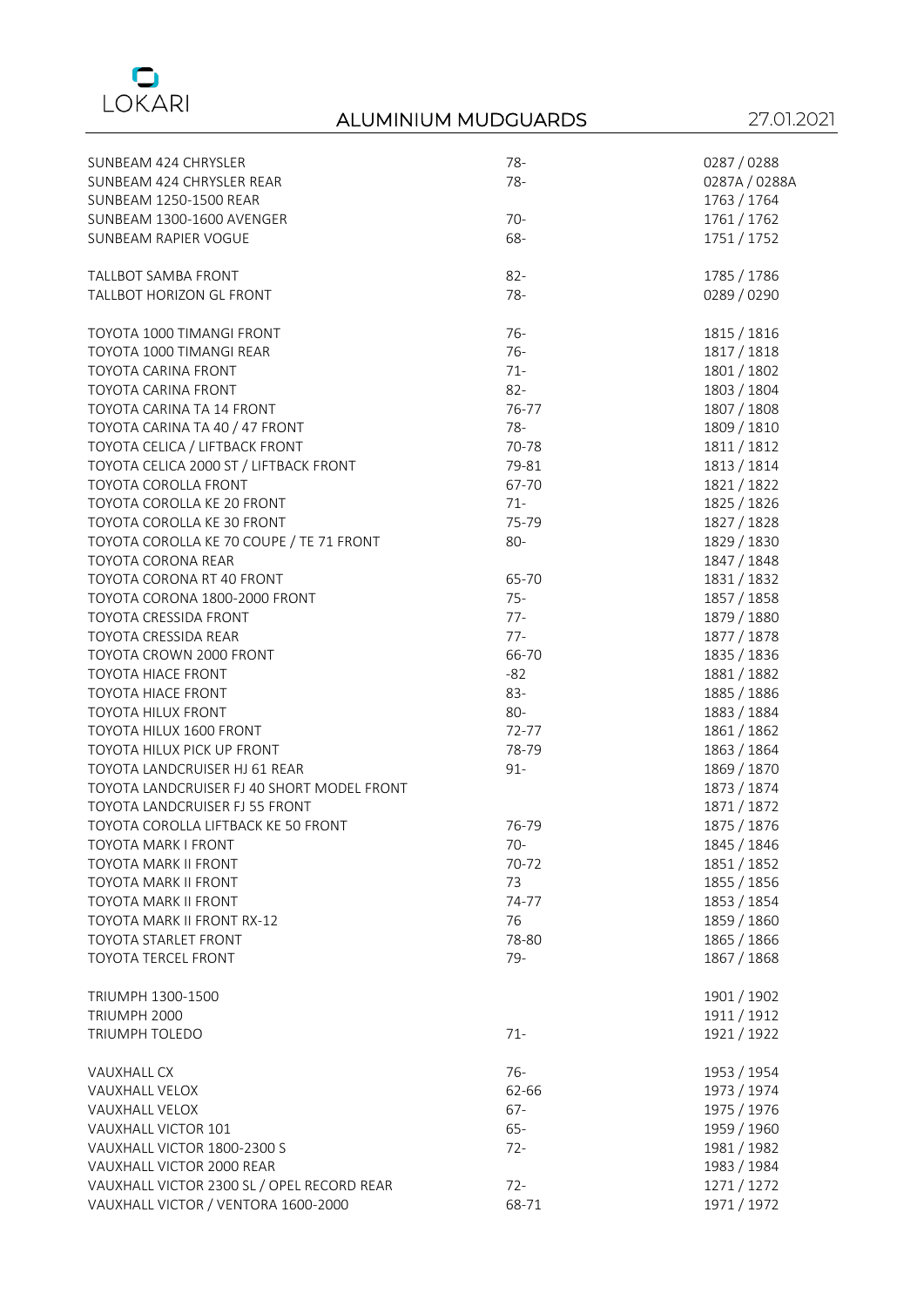

|                                      | ALUMINIUM MUDGUARDS | 27.01.2021   |
|--------------------------------------|---------------------|--------------|
| VAUXHALL VIVA                        | 64-65               | 1951 / 1952  |
| VAUXHALL VIVA                        | 66-70               | 1955 / 1956  |
| VAUXHALL VIVA                        | 71-73               | 1961 / 1962  |
| VAUXHALL VIVA REAR                   | 71-73               | 1963 / 1964  |
| VAUXHALL VIVA / MAGNUM 1.8           | $74-$               | 1965 / 1966  |
| <b>VOLGA FRONT</b>                   | $-70$               | 2105 / 2106  |
| VOLGA GAZ 24 FRONT                   | $71 -$              | 2101 / 2102  |
| VOLGA 31 FRONT (rectangle lamp)      | $82 -$              | 2103 / 2104  |
| (VOLGA/STATION WAGON FRONT           | 62-70               | 2111 / 2112  |
| VOLGA/STATION WAGON REAR             | 62-70               | 2113 / 2114  |
| VOLGA PASSENGER CAR REAR             |                     | 2107 / 2108  |
| VOLVO 544/DUETT/210                  |                     | 2301 / 2302  |
| VOLVO 544/DUETT/210 REAR             |                     | 2303 / 2304  |
| VOLVO AMAZON                         |                     | 2311/2312    |
| <b>VOLVO AMAZON REAR</b>             |                     | 2313 / 2314  |
| VOLVO 142-145                        | 69-72               | 2321/2322    |
| VOLVO 142-145                        | 73                  | 2331/2332    |
| VOLVO 142-145                        | $74-$               | 2335 / 2336  |
| VOLVO 142/144/240 REAR               | 66-                 | 2323 / 2324  |
| VOLVO 164                            | 69-72               | 2341 / 2342  |
| <b>VOLVO 164</b>                     | 73-74               | 2345 / 2346  |
| VOLVO 240-260                        | $75 -$              | 2339 / 2340  |
| VOLVO 343                            | 76-81               | 2359 / 2360  |
| <b>VOLVO P 1800 S</b>                |                     | 2351 / 2352  |
| VW TRANSPORTER FRONT                 | 80-84               | 2237 / 2238  |
| VW TRANSPORTER FRONT                 | 85-92               | 2237 / 2238A |
| VW SCIROCCO FRONT                    | 74-83               | 2257 / 2258  |
| VW 1200-1300-1500 BEETLE             |                     | 2201 / 2202  |
| VW 1302/1200, 1300, 1500 REAR        |                     | 2203 / 2204  |
| VW KUPLA 1302/1303 FRONT             | $71 -$              | 2205 / 2206  |
| VW VARIANT 1500 FRONT (without hole) | 62-65               | 2211/2212    |
| VW VARIANT 1500 FRONT (with hole)    | 66-68               | 2215 / 2216  |
| VW VARIANT 1600 FRONT                | 68-                 | 2221/2222    |
| VW LT 28-45 FRONT                    | 79-82               | 2273 / 2274  |
| VW LT 28-45 FRONT                    | 80-                 | 2273A / 2274 |
| VW LT 31-45 FRONT                    | 84-                 | 2273 / 2274  |
| VW LT 28 REAR                        | 87-                 | 2277 / 2278  |
| VW LT 28 FRONT                       | $90 -$              | 2279 / 2280  |
| VW KARMANN GHIA FRONT (Thomas)       |                     | 2281/2282    |
| VW 411/412 FRONT                     |                     | 2241/2242    |
| VW 411/412 REAR                      |                     | 2243 / 2244  |
| VW GOLF II                           |                     | 2263/2264    |
| VW GOLF II REAR                      |                     | 2263A/2264A  |
| VW GOLF (VW GADDY) FRONT             | $74-$               | 2267 / 2268  |
| VW GOLF REAR                         | $74-$               | 2265 / 2266  |
| <b>VW PASSAT FRONT</b>               | 72-79               | 2253 / 2254  |
| VW PASSAT FRONT                      | 80-81               | 2261/2262    |
| <b>VW PASSAT REAR</b>                | 72-81               | 2251/2252    |
| VW KLEINBUS FRONT                    | 60-72               | 2231/2232    |
| <b>VW PAKETTI FRONT</b>              | 73-79               | 2235 / 2236  |
| VW BUS T2b FRONT                     | 73-79               | 2235A/2236A  |
| <b>VW PAKETTI REAR</b>               | 79-89               | 2233 / 2234  |
| VW POLO/AUDI 50 FRONT                | $73-$               | 0127 / 0128  |
| VW POLO/AUDI 50 REAR                 | $73-$               | 0129 / 0130  |